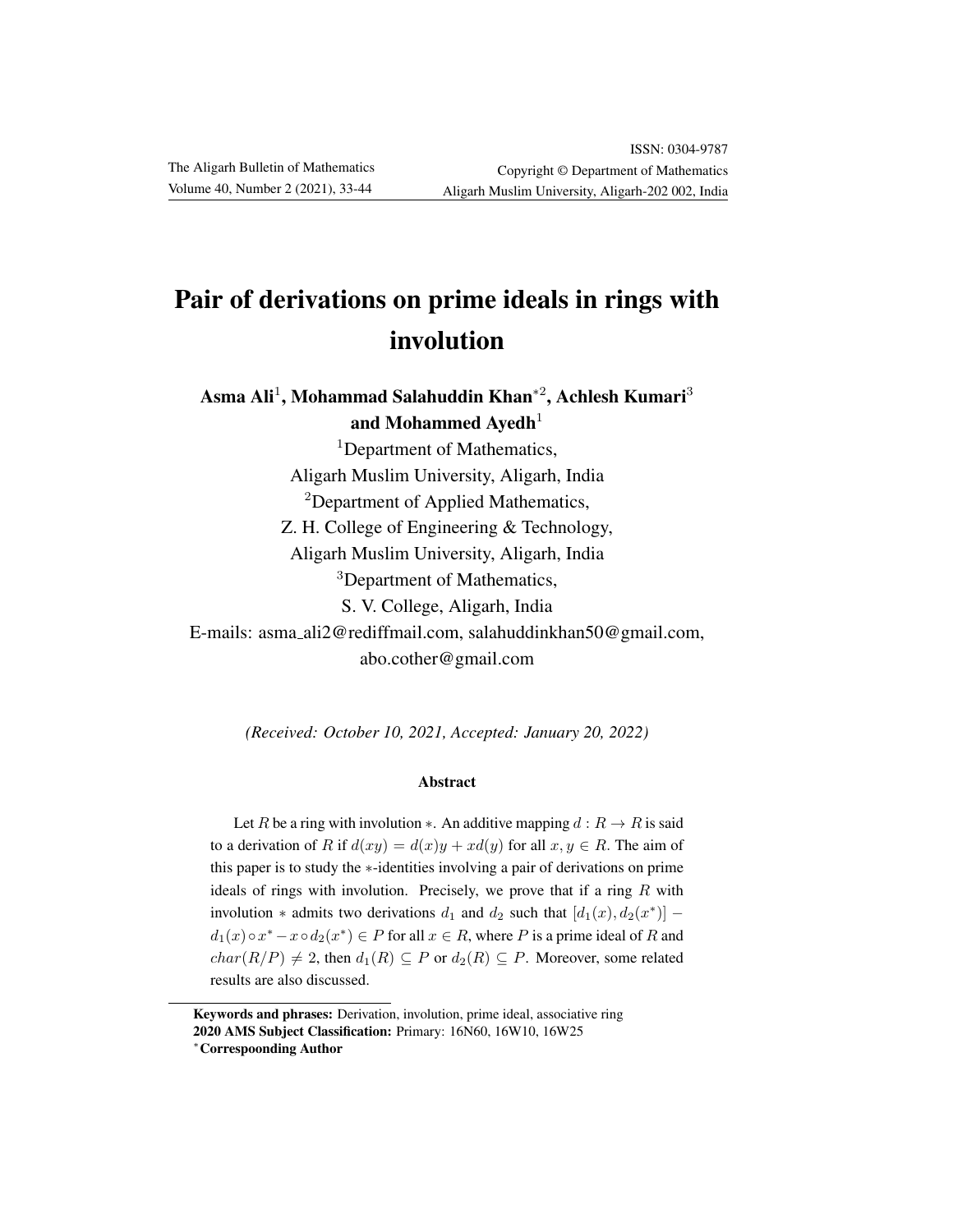### 1 Introduction

Throughout the paper, R will denote an associative ring with center  $Z(R)$ . Recall that an ideal P of R is said to be prime if  $P \neq R$  and for  $x, y \in R$ ,  $xRy \subseteq P$ implies that  $x \in P$  or  $y \in P$ . Therefore, R is called a prime ring if and only if (0) is the prime ideal of R. For any  $x, y \in R$ , the symbol  $[x, y]$  will denote the commutator  $xy - yx$ ; while the symbol  $x \circ y$  will stand for the anticommutator  $xy + yx$ . An additive mapping  $x \mapsto x^*$  satisfying  $(xy)^* = y^*x^*$  and  $(x^*)^* = x$ is called an involution. A ring equipped with an involution is known as ring with involution or  $\ast$ -ring. An element x in a ring with involution  $\ast$  is said to be hermitian if  $x^* = x$  and skew-hermitian if  $x^* = -x$ . The sets of all hermitian and skewhermitian elements of R will be denoted by  $H(R)$  and  $S(R)$ , respectively. If R is 2-torsion free then every  $x \in R$  can be uniquely represented in the form  $2x = h+k$ where  $h \in H(R)$  and  $k \in S(R)$ . The involution is said to be of the first kind if  $H(R) \subseteq Z(R)$ , otherwise it is said to be of the second kind. We refer the reader to [2] for justification and amplification for the above mentioned notations and key definitions.

A map  $d: R \to R$  is a derivation of a ring R if d is additive and satisfies  $d(xy) = d(x)y + xd(y)$  for all  $x, y \in R$ . Recently, many authors have obtained commutativity of prime and semiprime rings admitting suitably constrained additive mappings, as automorphisms, derivations, skew derivations and generalized derivations acting on appropriate subsets of the rings. We first recall that for a nonempty subset S of R, a mapping  $f : S \to R$  is called centralizing if  $[f(x), x] \in Z(R)$  for all  $x \in S$ , in the special case where  $[f(x), x] = 0$  for all  $x \in S$ , the mapping f is said to be commuting on S. In [9], Posner proved that if a prime ring R admits a nonzero derivation d such that  $[d(x), x] \in Z(R)$  for all  $x \in R$ , then R is commutative. Over the last few decades, several authors have subsequently refined and extended this classical theorem in various directions (see [1], [4], [5] and [8] where further references can be found).

The objective of the present paper is to study the various  $\ast$ -differential identities involving pair of derivations on prime ideals of rings with involution.

#### 2 The Results

We shall do a great deal of calculation with commutators and anti-commutators, routinely using the following basic identities: For all  $s, t, w \in R$ ;

$$
[st, w] = s[t, w] + [s, w]t
$$
 and  $[s, tw] = t[s, w] + [s, t]w$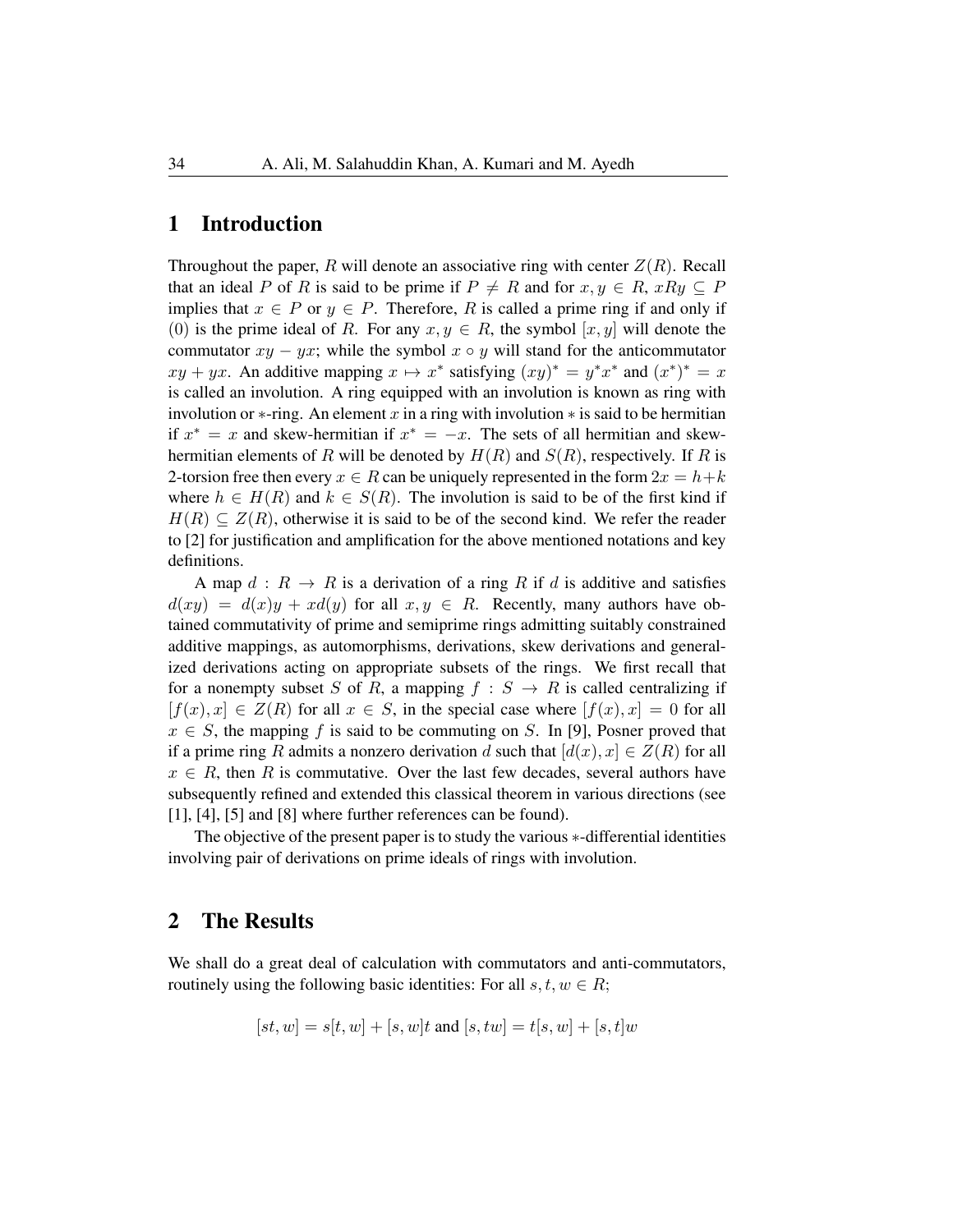$$
s \circ (tw) = (s \circ t)w - t[s, w] = t(s \circ w) + [s, t]w
$$
  

$$
(st) \circ w = s(t \circ w) - [s, w]t = (s \circ w)t + s[t, w].
$$

We start our investigation with the following lemmas which will be used frequently throughout the discussions.

Lemma 2.1. *[3, Lemma 2.3] Let* R *be a ring with involution* ∗ *of the second kind, P a* prime ideal of R such that  $S(R) \cap Z(R) \nsubseteq P$  and  $char(R/P) \neq 2$ . If [x, x<sup>∗</sup> ] ∈ P *for all* x ∈ R*, then* R/P *is a commutative integral domain.*

Lemma 2.2. *[6, Lemma 1] Let* R *be a ring,* P *be a prime ideal of* R*. If* d *is a derivation of* R *satisfies the condition*  $[d(x), x] \in P$  *for all*  $x \in R$ *, then*  $d(R) \subseteq P$ *or* R/P *is a commutative integral domain.*

The first main result of this paper is the following:

Theorem 2.1. *Let* R *be a ring with involution* ∗ *of the second kind,* P *a prime ideal of* R such that  $S(R) \cap Z(R) \nsubseteq P$  *and*  $char(R/P) \neq 2$ *. If*  $d_1$  *and*  $d_2$  *are derivations of* R satisfying the condition  $[d_1(x), d_2(x^*)] - d_1(x) \circ x^* - x \circ d_2(x^*) \in P$  for all  $x \in R$ , then  $d_1(R) \subseteq P$  and  $d_2(R) \subseteq P$ .

*Proof.* By the hypothesis, we have

$$
[d_1(x), d_2(x^*)] - d_1(x) \circ x^* - x \circ d_2(x^*) \in P \tag{2.1}
$$

for all  $x \in R$ . A direct linearization yields

$$
[d_1(x), d_2(y^*)] + [d_1(y), d_2(x^*)] - d_1(x) \circ y^* - d_1(y) \circ x^* - x \circ d_2(y^*) - y \circ d_2(x^*) \in P
$$
\n(2.2)

for all  $x, y \in R$ . Writing xh instead of x in (2.2), where  $h \in H(R) \cap Z(R)$ , we may obtain

$$
d_1(h)[x, d_2(y^*)] + d_2(h)[d_1(y), x^*] - d_1(h)(x \circ y^*) - d_2(h)(y \circ x^*) \in P \tag{2.3}
$$

for all  $x, y \in R$ . Replacing x by xk in (2.3), where  $k \in S(R) \cap Z(R)$ , and using the condition  $S(R) \cap Z(R) \nsubseteq P$ , we find that

$$
d_1(h)[x, d_2(y^*)] - d_2(h)[d_1(y), x^*] - d_1(h)(x \circ y^*) + d_2(h)(y \circ x^*) \in P
$$
 (2.4)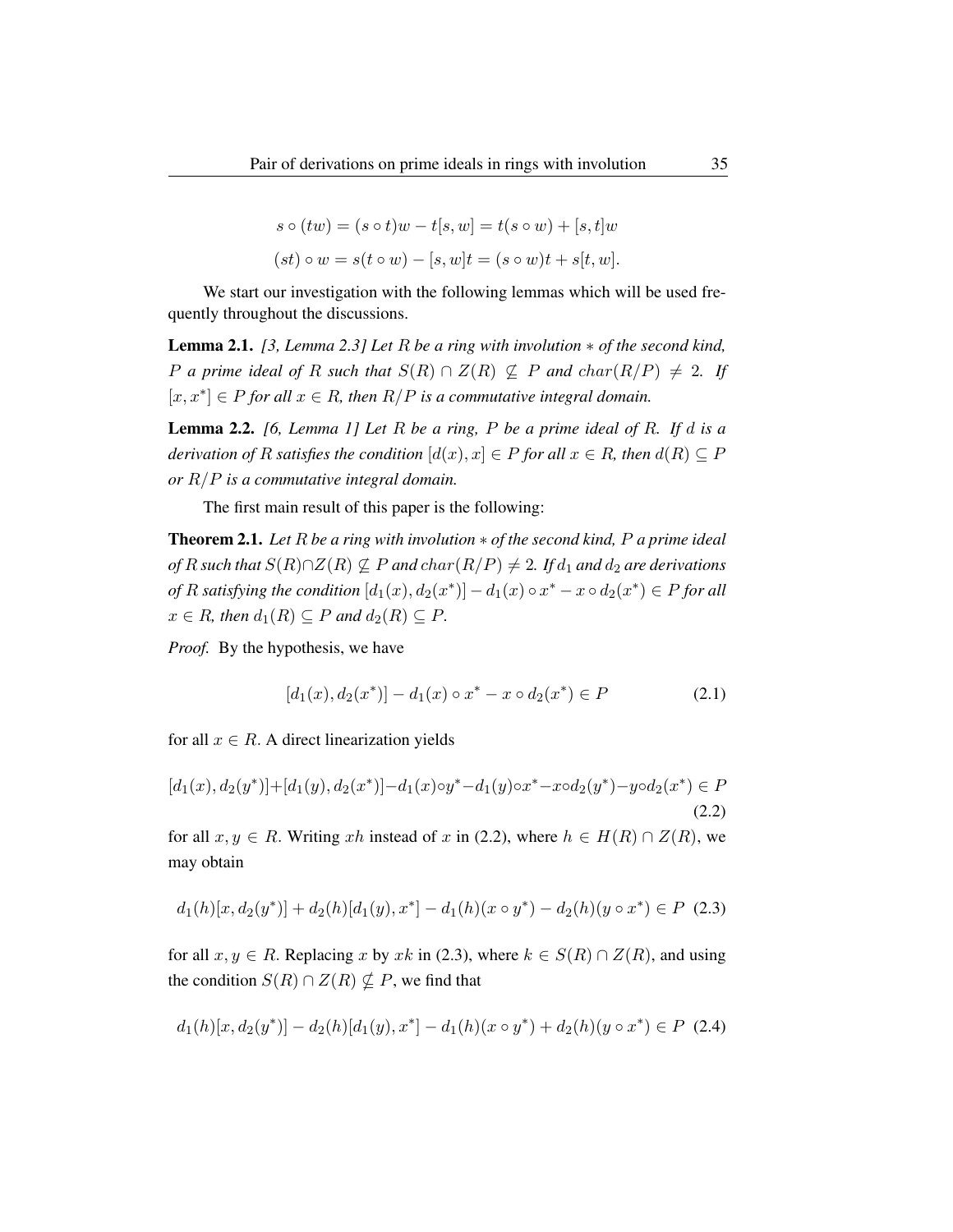for all  $x, y \in R$ . Combining (2.3) and (2.4), we get

$$
2d_1(h)([x, d_2(y^*)] - x \circ y^*) \in P
$$

for all  $x, y \in R$ . This further implies

$$
d_1(h)([x, d_2(y)] - x \circ y) \in P
$$

for all  $x, y \in R$ . Primeness of P yields  $d_1(h) \in P$  or  $[x, d_2(y)] - x \circ y \in P$ . Consider the case  $[x, d_2(y)] - x \circ y \in P$  for all  $x, y \in R$ . In particular, for  $x = k$ , we have  $2ky \in P$  for all  $y \in R$ . Using the conditions  $char(R/P) \neq 2$  and  $S(R) \cap Z(R) \nsubseteq P$ , we can obtain  $R \subseteq P$ , which is not possible. Thus we are left with the only case  $d_1(h) \in P$  for all  $h \in H(R) \cap Z(R)$ , which yields  $d_1(k) \in P$ for all  $k \in S(R) \cap Z(R)$ . In the similar manner we can also find  $d_2(k) \in P$  for all  $k \in S(R) \cap Z(R)$ . Now, substituting xk in place of x in (2.2) and using the fact that  $d_1(k)$ ,  $d_2(k) \in P$ , we get

$$
k([d_1(x), d_2(y^*)] - [d_1(y), d_2(x^*)] - d_1(x) \circ y^* + d_1(y) \circ x^* - x \circ d_2(y^*) + y \circ d_2(x^*)) \in P
$$

for all  $x, y \in R$ . Since  $S(R) \cap Z(R) \nsubseteq P$ , it follows that

$$
[d_1(x), d_2(y^*)] - [d_1(y), d_2(x^*)] - d_1(x) \circ y^* + d_1(y) \circ x^* - x \circ d_2(y^*) + y \circ d_2(x^*) \in P
$$
\n(2.5)

for all  $x, y \in R$ . Adding (2.2) and (2.5), we obtain

$$
2([d_1(x), d_2(y^*)] - d_1(x) \circ y^* - x \circ d_2(y^*)) \in P
$$

for all  $x, y \in R$ . This implies

$$
[d_1(x), d_2(y)] - d_1(x) \circ y - x \circ d_2(y) \in P \tag{2.6}
$$

for all  $x, y \in R$ . For  $y = k$  (2.6) reduces to  $2k d_1(x) \in P$  for all  $x \in R$ . This gives  $d_1(R) \subseteq P$ . Similarly, for  $x = k$  (2.6) reduces to  $2kd_2(y) \in P$  for all  $y \in R$  and hence  $d_2(R) \subseteq P$ . Thereby the proof is completed.  $\Box$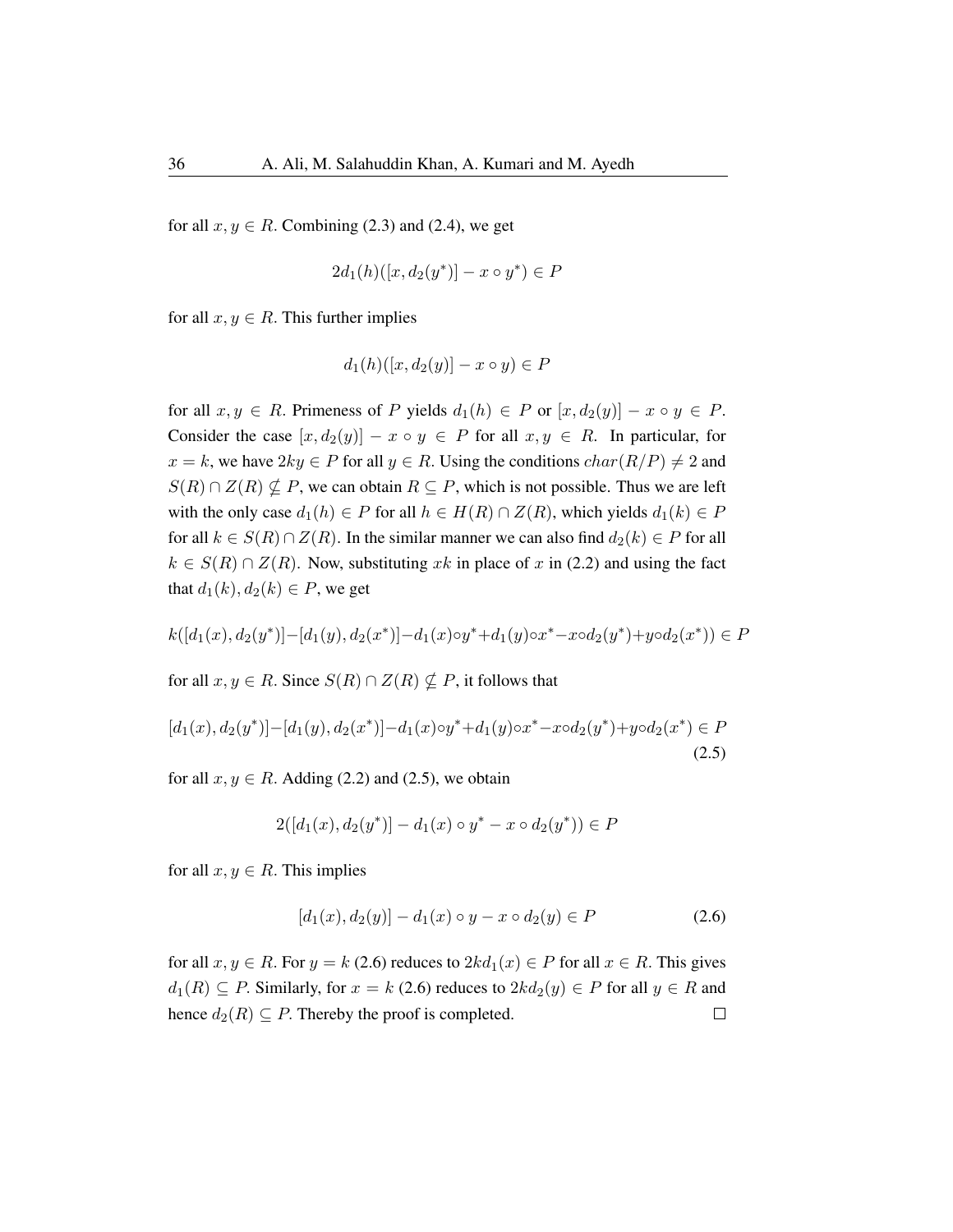Corollary 2.1. *Let* R *be a ring with involution* ∗ *of the second kind,* P *a prime ideal of* R *such that*  $S(R) \cap Z(R) \nsubseteq P$  *and*  $char(R/P) \neq 2$ *. If d is a derivation of* R satisfying the condition  $[d(x), d(x^*)] - d(x \circ x^*) \in P$  for all  $x \in R$ , then  $d(R) \subseteq P$ .

Corollary 2.2. *Let* R *be a prime ring with involution* ∗ *of the second kind such that*  $char(R) \neq 2$ . Then there are no nonzero derivations  $d_1$  and  $d_2$  of R satisfying the *condition*  $[d_1(x), d_2(x^*)] - d_1(x) \circ x^* - x \circ d_2(x^*) = 0$  *for all*  $x \in R$ .

Corollary 2.3. *Let* R *be a prime ring with involution* ∗ *of the second kind such that*  $char(R) \neq 2$ . Then there is no nonzero derivation d of R satisfying the condition  $[d(x), d(x^*)] = d(x \circ x^*)$  *for all*  $x \in R$ .

Theorem 2.2. *Let* R *be a ring with involution* ∗ *of the second kind,* P *a prime ideal of* R such that  $S(R) ∩ Z(R) \nsubseteq P$  and  $char(R/P) \neq 2$ . If R admits derivations  $d_1$  and  $d_2$  such that  $d_1(x) \circ x^* + x \circ d_2(x^*) - [x, x^*] \in P$  for all  $x \in R$ , then  $R/P$ *is a commutative integral domain.*

*Proof.* By the hypothesis, we have

$$
d_1(x) \circ x^* + x \circ d_2(x^*) - [x, x^*] \in P \text{ for all } x \in R. \tag{2.7}
$$

A linearizing (2.7) and using it, we get

$$
d_1(x) \circ y^* + d_1(y) \circ x^* + x \circ d_2(y^*) + y \circ d_2(x^*) - [x, y^*] - [y, x^*] \in P \tag{2.8}
$$

for all  $x, y \in R$ . Replacing x by xh in (2.8) and using it, we get

$$
d_1(h)(x \circ y^*) + d_2(h)(y \circ x^*) \in P
$$

for all  $x, y \in R$ , which gives

$$
d_1(k)(x \circ y^*) + d_2(k)(y \circ x^*) \in P \tag{2.9}
$$

for all  $x, y \in R$ . Replacing x by xk in (2.9), we have

$$
d_1(k)(x \circ y^*) - d_2(k)(y \circ x^*) \in P \tag{2.10}
$$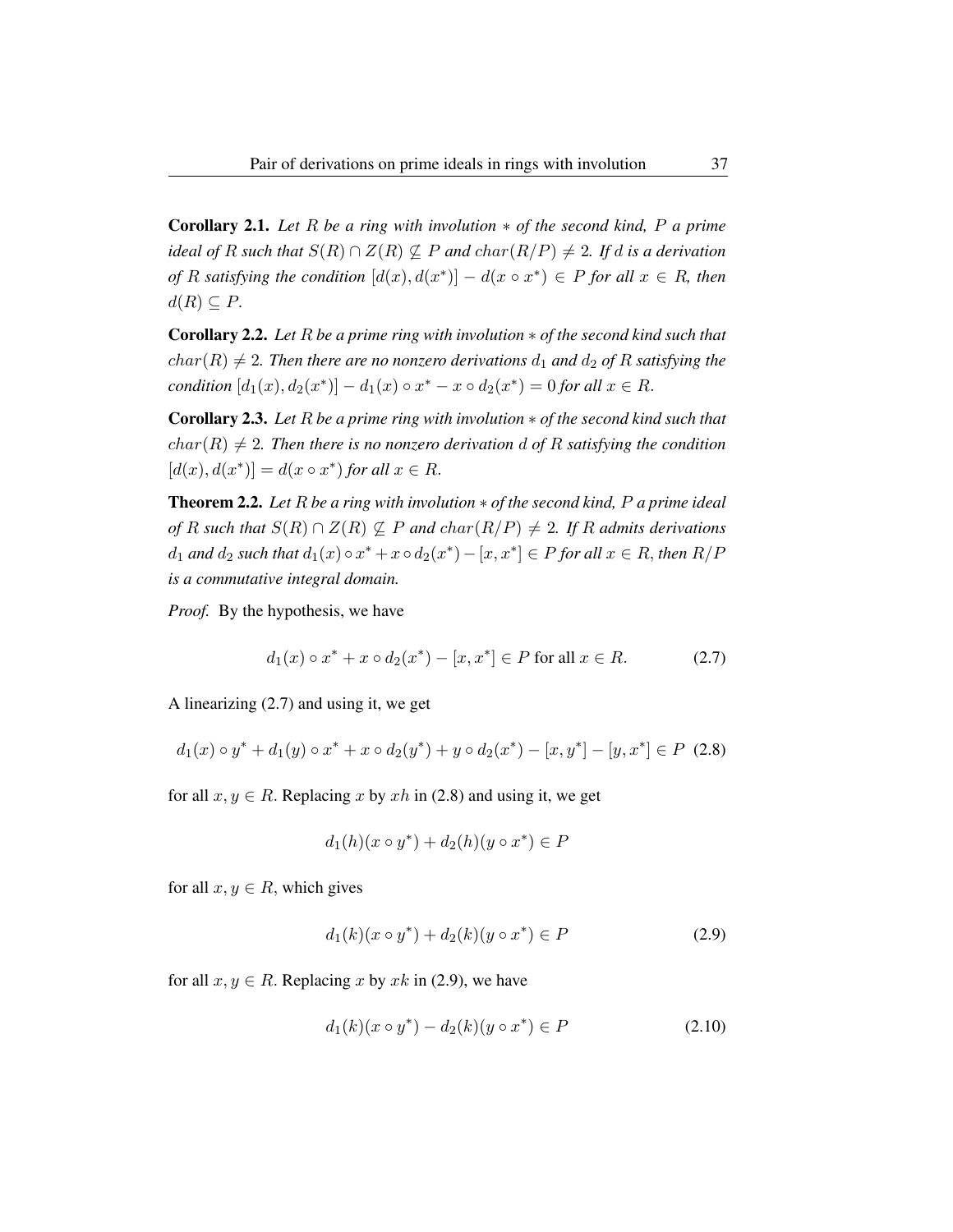for all  $x, y \in R$ . Combining (2.9) and (2.10), we obtain

$$
2d_1(k)(x\circ y^*)\in P\text{ for all }x,y\in R.
$$

This implies

$$
d_1(k)(x \circ y) \in P \text{ for all } x, y \in R
$$

Application of primeness of P yields  $d_1(k) \in P$  or  $x \circ y \in P$ . If  $x \circ y \in P$ for all  $x, y \in R$ , then for  $y = k$ , we get  $2xk \in P$  for all  $x \in R$ . Using the hypotheses of theorem, we arrive at  $R \subseteq P$ , which is not possible. Thus, we have  $d_1(k) \in P$ . Similarly,  $d_2(k)$  also in P. Now replacing x by xk in (2.8) and using  $d_1(k), d_2(k) \in P$  and  $S(R) \cap Z(R) \nsubseteq P$ , we can find

$$
d_1(x) \circ y^* - d_1(y) \circ x^* + x \circ d_2(y^*) - y \circ d_2(x^*) - [x, y^*] + [y, x^*] \in P. \tag{2.11}
$$

From  $(2.8)$  and  $(2.11)$ , we have

$$
2d_1(x) \circ y^* + 2x \circ d_2(y^*) - 2[x, y^*] \in P \text{ for all } x, y \in R.
$$

This implies that

$$
d_1(x) \circ y + x \circ d_2(y) - [x, y] \in P \text{ for all } x, y \in R. \tag{2.12}
$$

Putting  $y = k$  in (2.12) and using  $d_1(k) \in P$ , we get

$$
2kd_1(x) \in P \text{ for all } x \in R,
$$

which gives us  $d_1(R) \subseteq P$ . Hence (2.12) reduces to

$$
x \circ d_2(y) - [x, y] \in P \text{ for all } x, y \in R.
$$

Again for  $x = k$  in the above, we can get  $d_2(R) \subseteq P$ . Therefore, (2.7) becomes [ $x, x^*$ ] ∈ P for all  $x \in R$ . Application of Lemma 2.1 yields  $R/P$  is a commutative integral domain. $\Box$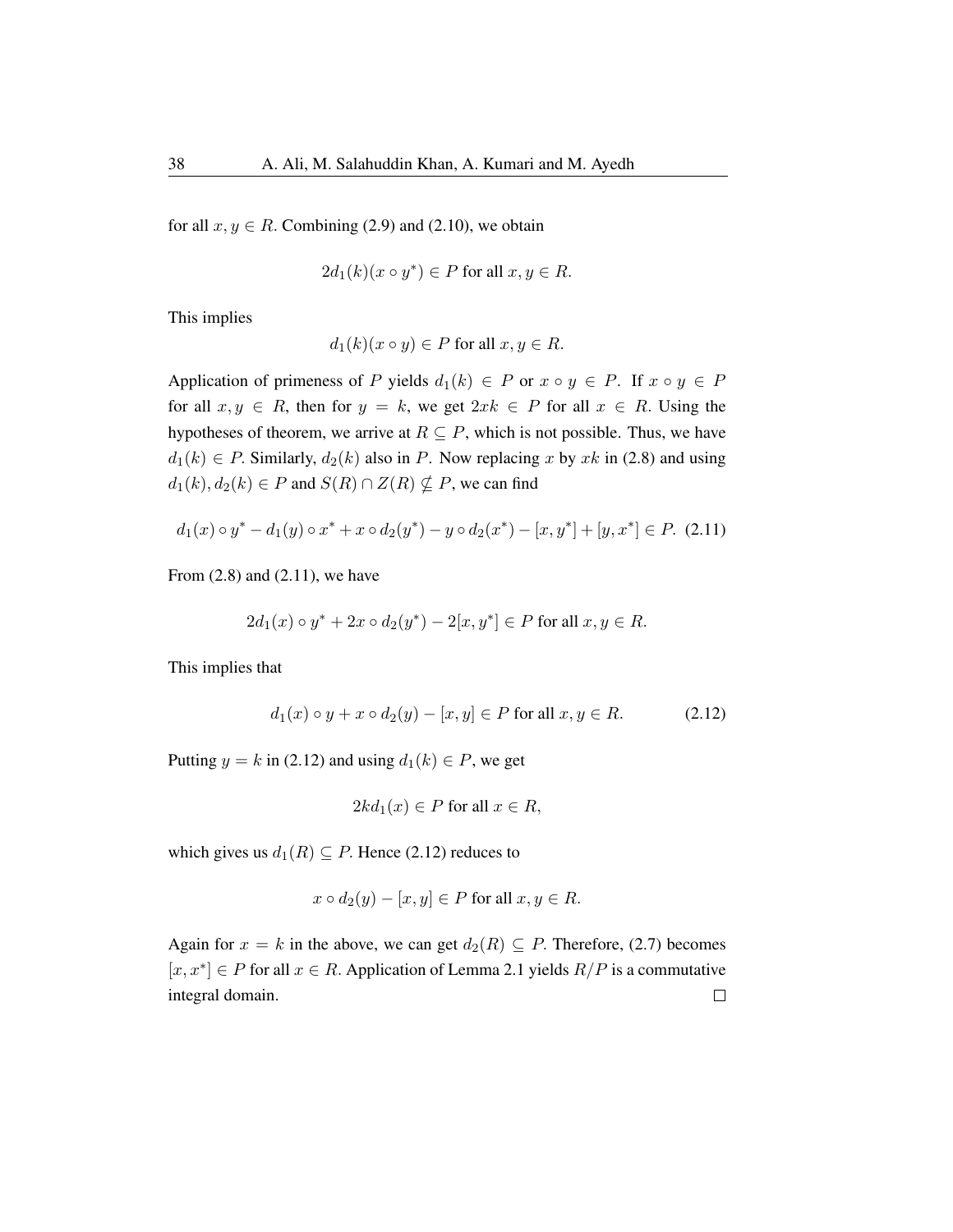Corollary 2.4. *Let* R *be a ring with involution* ∗ *of the second kind,* P *a prime ideal of* R *such that*  $S(R) \cap Z(R) \nsubseteq P$  *and*  $char(R/P) \neq 2$ *. If* R *admits a derivation d such that*  $d(x \circ x^*) - [x, x^*] \in P$  *for all*  $x \in R$ *, then*  $R/P$  *is a commutative integral domain.*

Corollary 2.5. *Let* R *be a prime ring with involution* ∗ *of the second kind such that*  $char(R) \neq 2$ . If  $d_1$  *and*  $d_2$  *are derivations of* R *satisfying the condition*  $d_1(x) \circ x^* + x \circ d_2(x^*) - [x, x^*] = 0$  *for all*  $x \in R$ *, then* R *is a commutative integral domain.*

Corollary 2.6. *Let* R *be a prime ring with involution* ∗ *of the second kind such that*  $char(R) \neq 2$ . If d is a derivation of R satisfying the condition  $d(x \circ x^*) - [x, x^*] =$ 0 *for all*  $x \in R$ , then R *is a commutative integral domain.* 

Theorem 2.3. *Let* R *be a ring with involution* ∗ *of the second kind,* P *a prime ideal of* R *such that*  $S(R) \cap Z(R) \nsubseteq P$  *and*  $char(R/P) \neq 2$ *. If*  $d_1$  *and*  $d_2$  *are derivations of* R *satisfying*  $d_1(x)d_2(x^*) - [x, x^*] \in P$  *for all*  $x \in R$ *, then*  $R/P$  *is a commutative integral domain.*

*Proof.* We have

$$
d_1(x)d_2(x^*) - [x, x^*] \in P \tag{2.13}
$$

for all  $x \in R$ . If  $d_1(R) \subseteq P$  or  $d_2(R) \subseteq P$ , then result follows from Lemma 2.1. Next, we may now assume that  $d_1(R) \nsubseteq P$  and  $d_2(R) \nsubseteq P$ . Linearizing (2.13), we obtain

$$
d_1(x)d_2(y^*) + d_1(y)d_2(x^*) - [x, y^*] - [y, x^*] \in P \tag{2.14}
$$

for all  $x, y \in R$ . Replacing x by xh in (2.14), where  $h \in H(R) \cap Z(R)$ , we get

$$
d_1(h)x d_2(y^*) + d_1(y)x^* d_2(h) \in P \tag{2.15}
$$

for all  $x, y \in R$ . Replacing x by xk in (2.15), where  $k \in S(R) \cap Z(R) \nsubseteq P$ , then

$$
d_1(h)x d_2(y^*) - d_1(y)x^* d_2(h) \in P \tag{2.16}
$$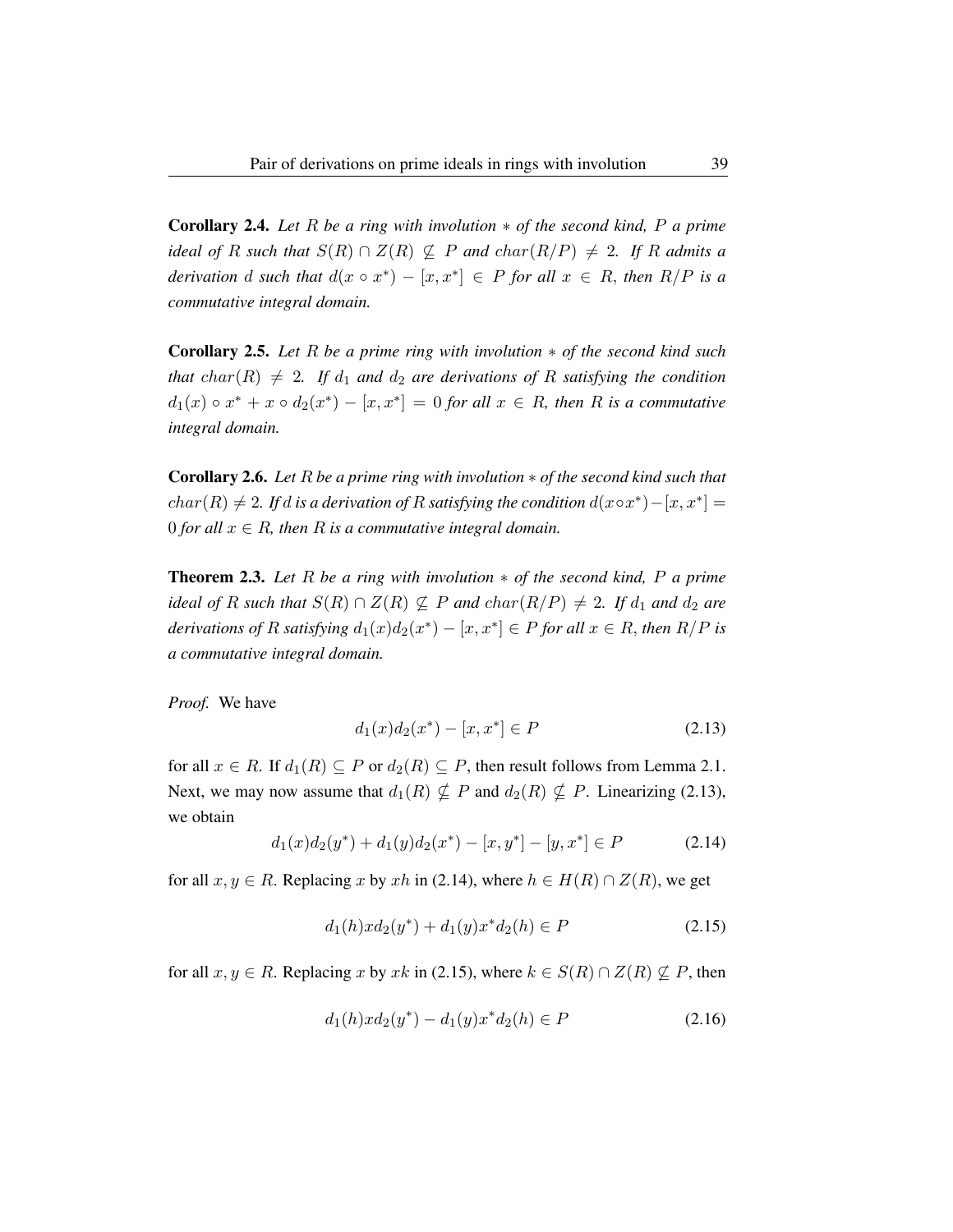for all  $x, y \in R$ . Combining (2.15) and (2.16), we obtain

$$
2d_1(h)xd_2(y^*)\in P
$$

for all  $x, y \in R$ . This implies that

$$
d_1(h)R d_2(R) \subseteq P.
$$

Since  $d_2(R) \nsubseteq P$ , primeness of P yields  $d_1(h) \in P$  for all  $h \in H(R) \cap Z(R)$  and hence  $d_1(k) \in P$  for all  $k \in S(R) \cap Z(R)$ . Similarly, we can find that  $d_2(k) \in P$ for all  $k \in S(R) \cap Z(R)$ . Replacing x by xk in (2.14) and using  $d_1(k), d_2(k) \in P$ , one can get

$$
d_1(x)d_2(y^*) - d_1(y)d_2(x^*) - [x, y^*] + [y, x^*] \in P \tag{2.17}
$$

for all  $x, y \in R$ . Addition of (2.14) and (2.17) gives

$$
2d_1(x)d_2(y^*) - 2[x, y^*] \in P.
$$

That implies that

$$
d_1(x)d_2(y) - [x, y] \in P \tag{2.18}
$$

for all  $x, y \in R$ . Thus, in view of [7, Theorem 1(2)],  $R/P$  is a commutative integral domain.  $\Box$ 

Corollary 2.7. *Let* R *be a prime ring with involution* ∗ *of the second kind such that*  $char(R) \neq 2$ *. If*  $d_1$  *and*  $d_2$  *are derivations of* R *satisfying the condition*  $d_1(x)d_2(x^*) - [x, x^*] = 0$  for all  $x \in R$ , then R is a commutative integral domain.

Theorem 2.4. *Let* R *be a ring with involution* ∗ *of the second kind,* P *a prime ideal of* R such that  $S(R) ∩ Z(R) \nsubseteq P$  and  $char(R/P) \neq 2$ . If R admits derivations  $d_1$ and  $d_2$  such that  $[d_1(x) \circ x^*, d_2(x^*)] \in P$  *for all*  $x \in R$ , then one of the following *holds:*

$$
(i) d_1(R) \subseteq P
$$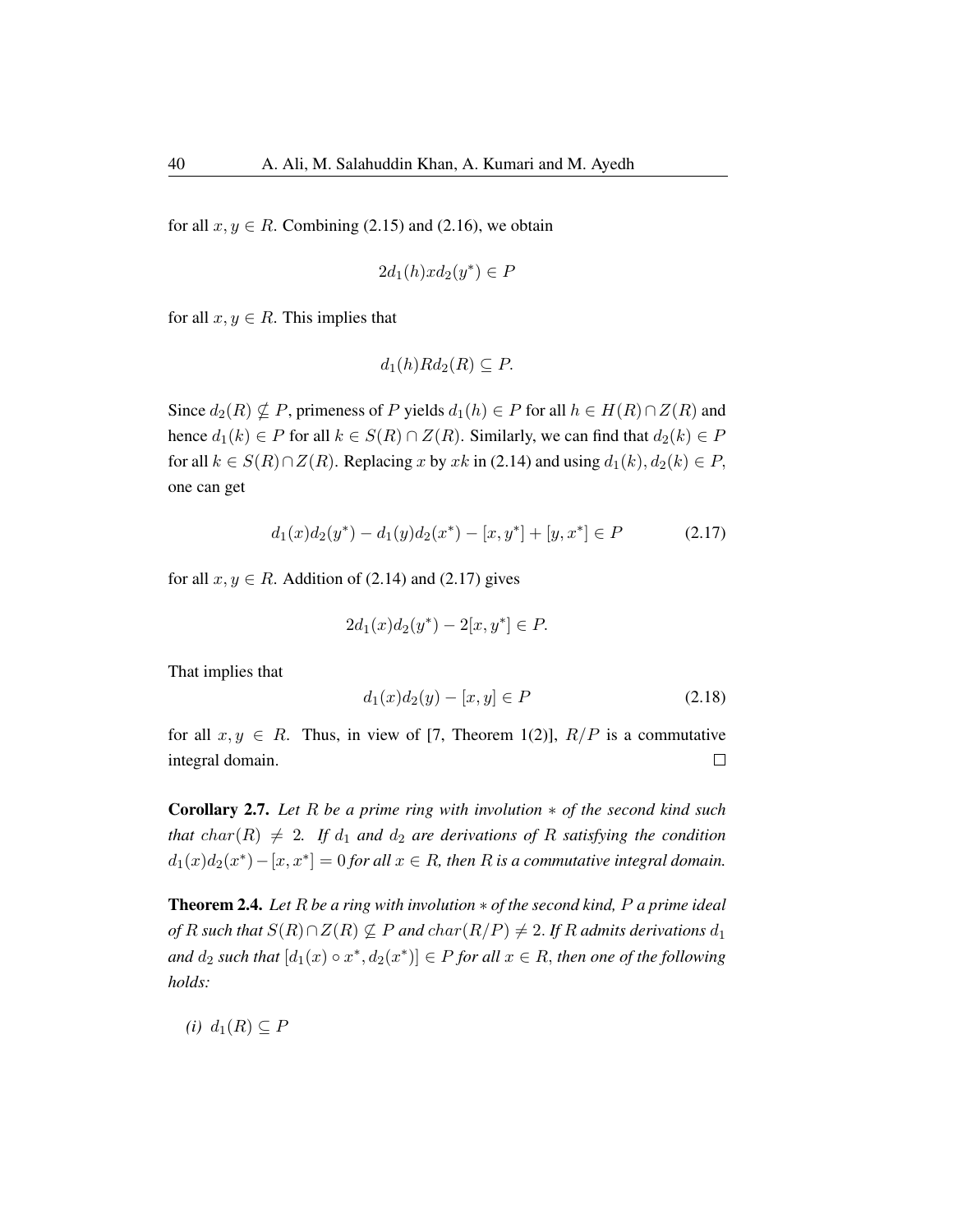*(ii)*  $d_2(R) \subseteq P$ 

*(iii)* R/P *is a commutative integral domain.*

*Proof.* By the hypothesis, we have

$$
[d_1(x) \circ x^*, d_2(x^*)] \in P \text{ for all } x \in R.
$$
 (2.19)

A linearization of (2.19) gives

$$
[d_1(x) \circ x^*, d_2(y^*)] + [d_1(x) \circ y^*, d_2(x^*)] + [d_1(x) \circ y^*, d_2(y^*)]
$$
(2.20)  
+ 
$$
[d_1(y) \circ x^*, d_2(x^*)] + [d_1(y) \circ x^*, d_2(y^*)] + [d_1(y) \circ y^*, d_2(x^*)] \in P
$$

for all  $x, y \in R$ . Replacing x by  $-x$  in (2.20), we get

$$
[d_1(x) \circ x^*, d_2(y^*)] + [d_1(x) \circ y^*, d_2(x^*)] - [d_1(x) \circ y^*, d_2(y^*)]
$$
(2.21)  
+ 
$$
[d_1(y) \circ x^*, d_2(x^*)] - [d_1(y) \circ x^*, d_2(y^*)] - [d_1(y) \circ y^*, d_2(x^*)] \in P
$$

for all  $x, y \in R$ . Combining (2.20) and (2.21) and using the hypothesis of theorem, we obtain

$$
[d_1(x) \circ x^*, d_2(y^*)] + [d_1(x) \circ y^*, d_2(x^*)] + [d_1(y) \circ x^*, d_2(x^*)] \in P \quad (2.22)
$$

for all  $x, y \in R$ . Replacing y by yh in (2.22), we find that

$$
d_2(h)[d_1(x) \circ x^*, y^*] + d_1(h)[y \circ x^*, d_2(x^*)] \in P \text{ for all } x, y \in R.
$$

In particular for  $y = k$ , we have

$$
2kd_1(h)[x^*, d_2(x^*)] \in P \text{ for all } x \in R,
$$

which gives that

$$
d_1(h)[x, d_2(x)] \in P \text{ for all } x \in R.
$$

Primeness of P yields  $d_1(h) \in P$  or  $[x, d_2(x)] \in P$ . In view of Lemma 2.2, the latter case gives that  $d_2(R) \subseteq P$  or  $R/P$  is a commutative integral domain. On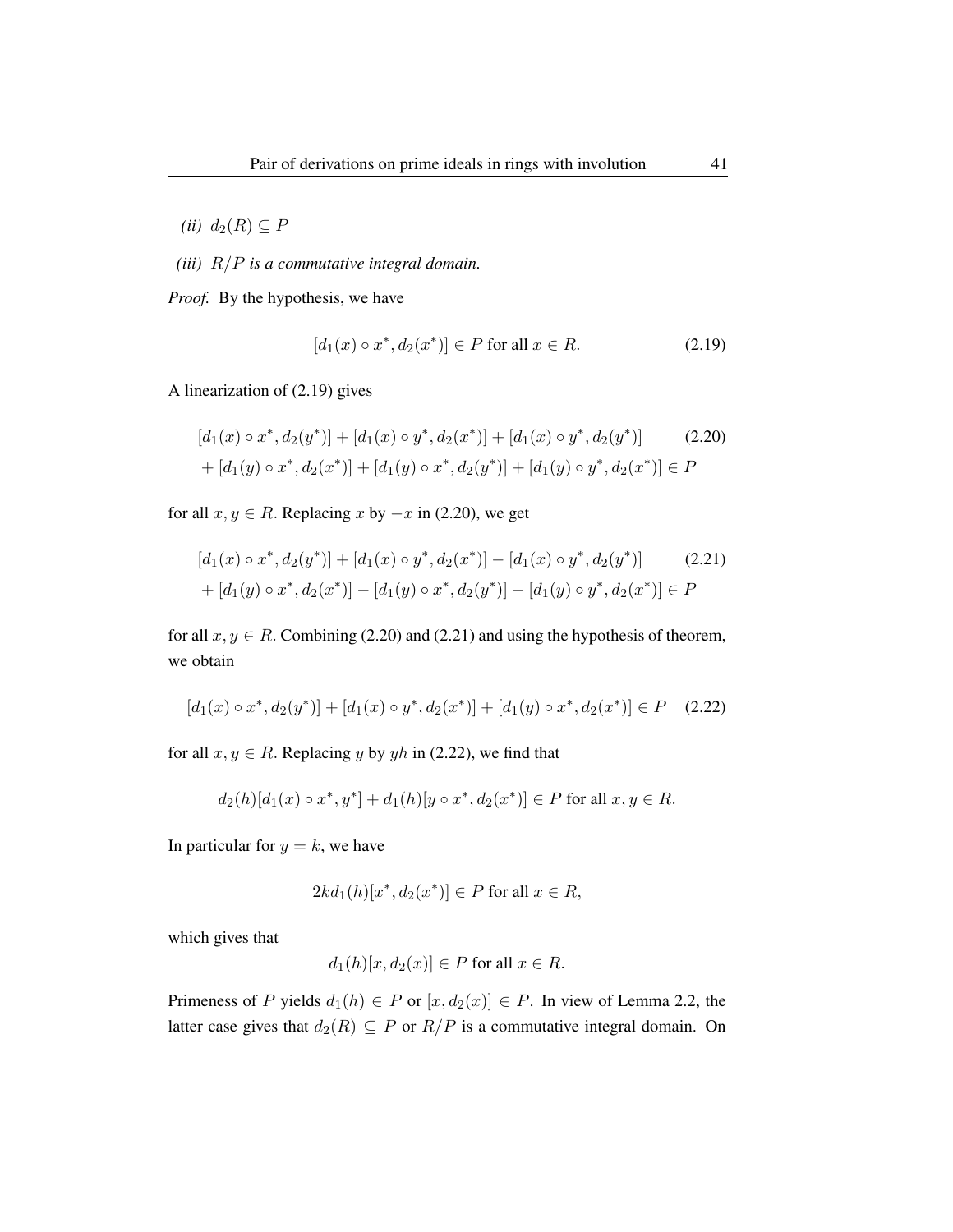the other hand,  $d_1(h) \in P$  for all  $h \in H(R) \cap Z(R)$  implies  $d_1(k) \in P$  for all  $k \in S(R) \cap Z(R)$ . Now, taking  $y = k$  in (2.22), we conclude that

$$
-2k[d_1(x),d_2(x^*)] \in P \text{ for all } x \in R.
$$

Using the hypotheses of theorem, we obtain

$$
[d_1(x), d_2(x^*)] \in P \text{ for all } x \in R.
$$
 (2.23)

Linearization of (2.23) yields that

$$
[d_1(x), d_2(y^*)] + [d_1(y), d_2(x^*)] \in P \text{ for all } x, y \in R. \tag{2.24}
$$

Substituting xh for x in (2.24), where  $0 \neq h \in S(R) \cap Z(R)$ , we get

$$
d_1(h)[x, d_2(y^*)] + d_2(h)[d_1(y), x^*] \in P \text{ for all } x, y \in R.
$$

Taking  $h = k^2$  in the last relation and using the given hypotheses of theorem, we obtain

$$
d_1(k)[x, d_2(y^*)] + d_2(k)[d_1(y), x^*] \in P \text{ for all } x, y \in R.
$$

Replacing x by xk in the last expression and using the condition  $S(R) \cap Z(R) \nsubseteq P$ , we get

$$
d_1(k)[x, d_2(y^*)] - d_2(k)[d_1(y), x^*] \in P \text{ for all } x, y \in R. \tag{2.25}
$$

Substituting xk in place of x in (2.24), where  $0 \neq k \in S(R) \cap Z(R)$ , we find that

$$
d_1(k)[x, d_2(y^*)] + k[d_1(x), d_2(y^*)] - k[d_1(y), d_2(x^*)] - d_2(k)[d_1(y), x^*] \in P
$$
\n(2.26)

for all  $x, y \in R$ . Using (2.25) and the condition  $S(R) \cap Z(R) \nsubseteq P$  in the above relation, we conclude that

$$
[d_1(x), d_2(y^*)] - [d_1(y), d_2(x^*)] \in P \text{ for all } x, y \in R. \tag{2.27}
$$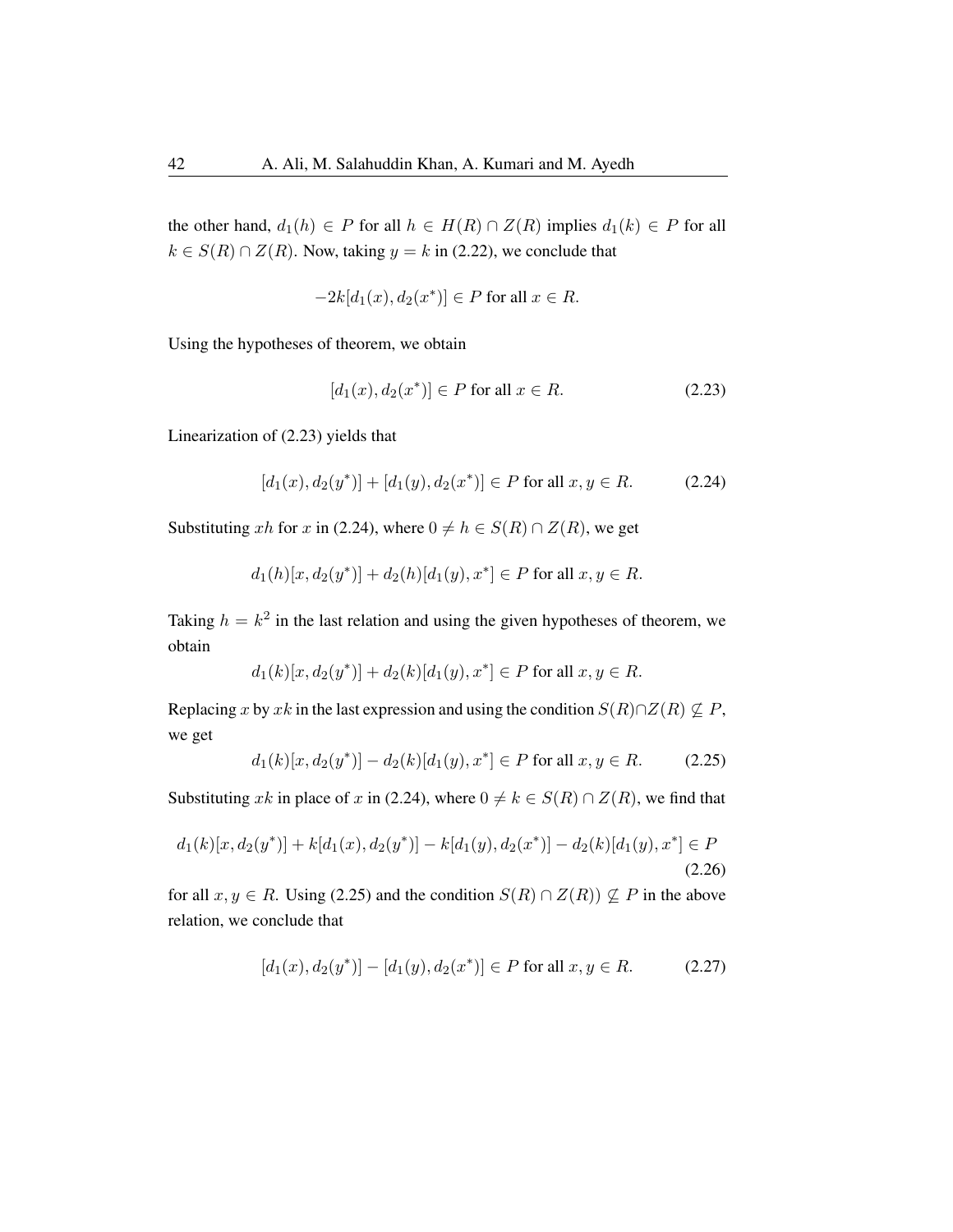Addition of (2.24) and (2.27) yields that

$$
2([d_1(x), d_2(y^*)]) \in P \text{ for all } x, y \in R.
$$

That implies that

$$
[d_1(x), d_2(y)] \in P \text{ for all } x, y \in R.
$$

Hence, in view of [6, Theorem 1], we get the required results. Thereby the proof is completed now.  $\Box$ 

Corollary 2.8. *Let* R *be a ring with involution* ∗ *of the second kind,* P *a prime ideal of* R *such that*  $S(R) \cap Z(R) \nsubseteq P$  *and*  $char(R/P) \neq 2$ . If R *admits a derivation d such that*  $[d(x) \circ x^*, d(x^*)] \in P$  *for all*  $x \in R$ *, then*  $d(R) \subseteq P$  *or* R/P *is a commutative integral domain.*

Corollary 2.9. *Let* R *be a prime ring with involution* ∗ *of the second kind such that*  $char(R) \neq 2$ . If R admits derivations  $d_1$  and  $d_2$  such that  $[d_1(x) \circ x^*, d_2(x^*)] = 0$ *for all*  $x \in R$ *, then one of the following holds:* 

- *(i)*  $d_1 = 0$
- *(ii)*  $d_2 = 0$
- *(iii)* R *is a commutative integral domain.*

Corollary 2.10. *Let* R *be a prime ring with involution* ∗ *of the second kind such that*  $char(R) \neq 2$ . If R admits a derivation d such that  $[d(x) \circ x^*, d(x^*)] = 0$  for *all*  $x \in R$ , *then* R *is a commutative integral domain or*  $d = 0$ .

#### Acknowledgement

The authors express their appreciation to the anonymous referee(s) whose feedback helped us to prepare a better final version of this paper.

## References

[1] S. Ali and N. A. Dar, *On* ∗*-centralizing mappings in rings with involution*, Georgian Math. J. 21(1) (2014), 25–28.